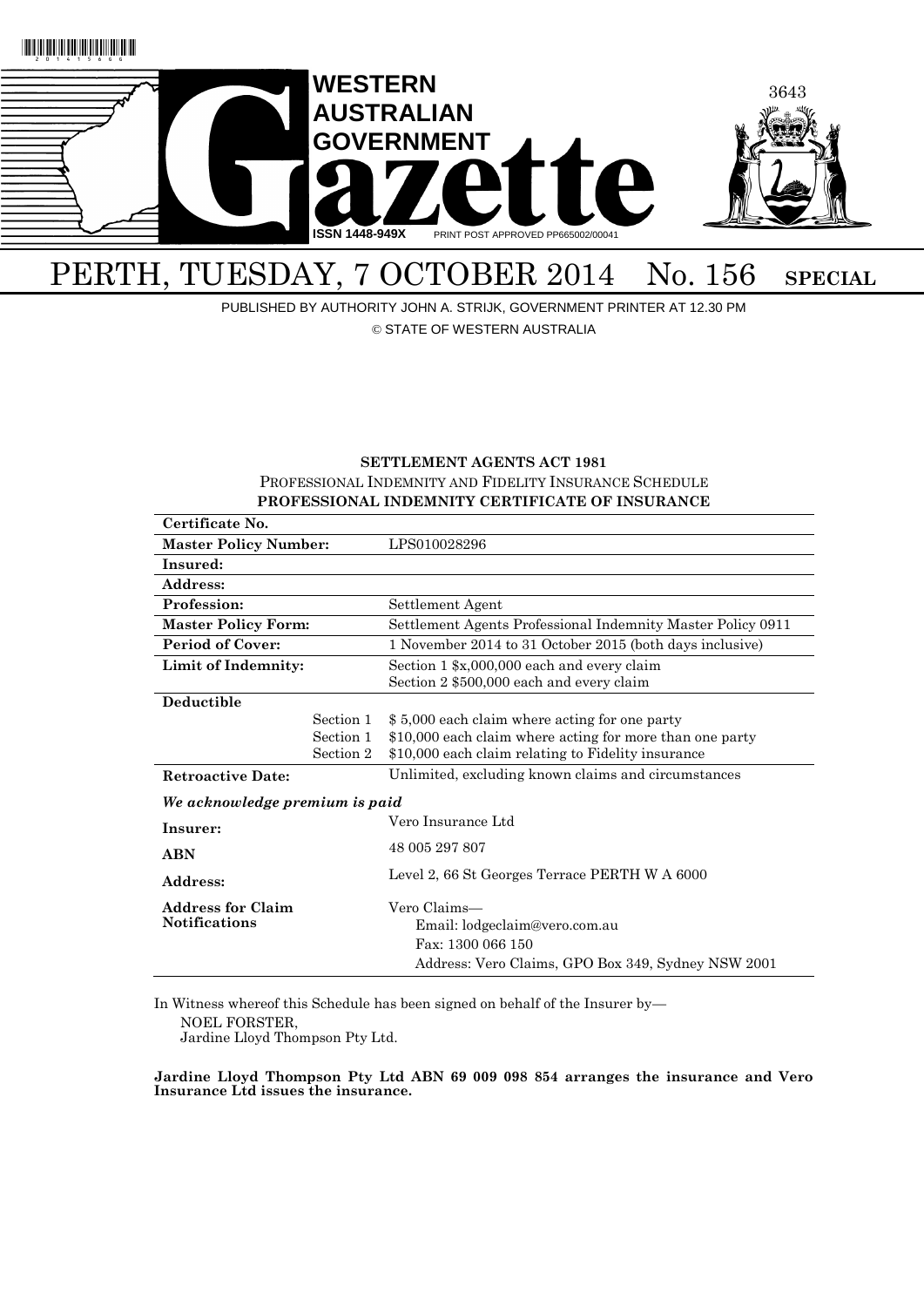## **SETTLEMENT AGENTS' PROFESSIONAL INDEMNITY & FIDELITY INSURANCE**

## **Certificate Wording**

WHEREAS the Department of Commerce (hereinafter called "the Department") and the Commissioner for Consumer Protection (hereinafter called "the Commissioner") have agreed to the Insurer**,** on behalf of all Licensees from time to time required by the Act to be insured and on behalf and for the benefit of Former Licensees, providing insurance in accordance with the Terms, Conditions and Exclusions contained herein.

And Whereas the Licensees (hereinafter called "the Insured") named in the Certificate of Insurance have paid to the Insurer the premium stated in the Certificate of Insurance to effect insurance with the Insurer.

The Insurer agrees:

## **SECTION 1—PROFESSIONAL INDEMNITY**

To indemnify the Insured against all sums which the Insured shall become legally liable to pay for any Claim or Claims first made against the Insured and notified to the Insurer during the Period of Insurance by reason of any act, error or omission committed or allegedly committed by or on behalf of the Insured in the conduct of the Insured's Business.

In addition**,** to pay the costs and expenses incurred with the written consent of the Insurer in the defence, settlement or investigation of any such Claim.

#### **Limit of Liability**

The liability of the Insurer shall not exceed in the aggregate in respect of each Claim (including claimant's costs), the Limit of Liability stated in Memorandum 7 and in addition all costs and expenses incurred with the consent of the Insurer in the defence or settlement of any such Claim, provided that, if a payment in excess of the said Limit of Liability is made to dispose of any such Claim, the Insurer's liability for any such costs and expenses so incurred shall be limited to such proportion thereof as the said Limit of Liability bears to the amount of the payment so made.

## **SECTION 2—FIDELITY**

To indemnify the Insured in respect of any pecuniary loss including loss of bearer bonds, coupons, bank notes, currency notes, negotiable instruments or stamps sustained by them and first discovered by the Insured during the Period of Insurance by reason of any dishonest, fraudulent, malicious or illegal act or omission of the Insured in the conduct of the Insured's Business.

Provided always that no indemnity shall be afforded to any person committing or condoning such act or omission, and the Insured shall take all reasonable steps requested by the Insurer to recover the loss and shall permit the Insurer, if it so requests, to take such recovery action in the name of the Insured and in that event the Insured shall assist and co-operate with the Insurer and shall provide the Insurer with such information (including signed statements) as the Insurer may reasonably require.

## **Limit of Liability**

The liability of the Insurer shall not exceed in the aggregate in respect of any one loss the Limit of Liability stated in Memorandum 7.

For the purpose of the calculation of the Limit of Liability all loss sustained as a result of one act, cause or event or a series of related acts, causes or events will be deemed to be one loss regardless of when during the Period of Insurance or prior thereto such acts or events occurred.

In addition the Insurer will also pay reasonable investigation expenses incurred by the Insured with the Insurer's written consent, solely to investigate and substantiate the amount of pecuniary loss sustained under Section 2, provided that, if the amount of pecuniary loss exceeds the Limit of Liability stated in Memorandum 7, the Insurer's liability for such investigation expenses shall be limited to such proportion thereof as the said Limit of Liability bears to the amount of the pecuniary loss.

## **DEDUCTIBLE**

Provided further that in respect of each Claim under Section 1 or each loss under Section 2 there shall be deducted from the amount of such Claim or loss, as finally determined, the amount of the Deductible stated in Memorandum 8 and the liability of the Insurer shall be limited to the amount, if any, in excess of such Deductible but not exceeding the Limit of Liability stated in Memorandum 7.

## **EXCLUSIONS APPLICABLE TO SECTION 2**

The Insurer shall not be liable under Section 2 of this Policy in respect of or in relation to any person acting alone or in collusion with others—

1. for more than the Limit of Liability stated in Memorandum 7 notwithstanding that such dishonest, fraudulent malicious or illegal act or acts were committed by such person during more than one Period of Insurance;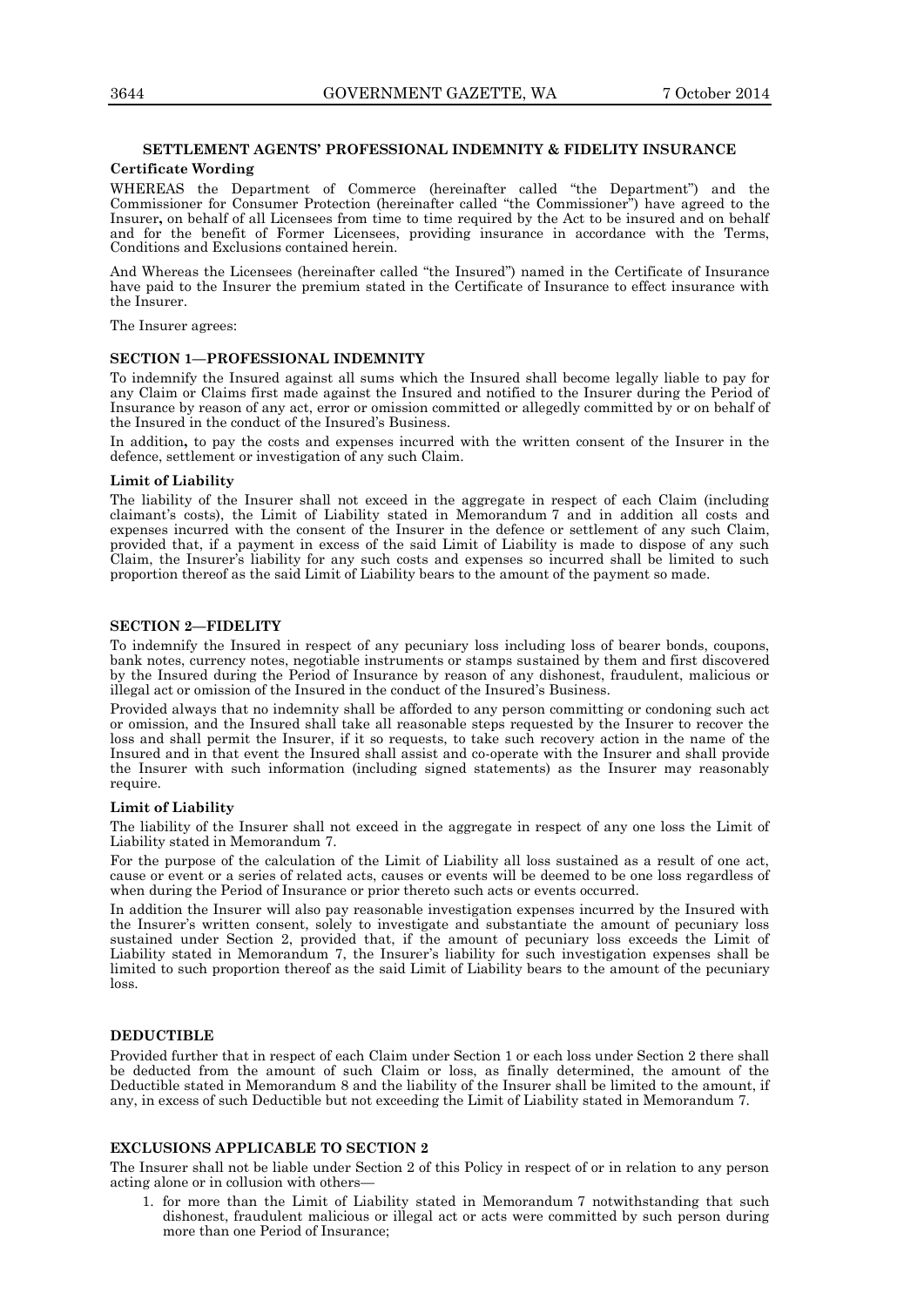- 2. for any loss, or to that part of any loss, as the case may be, the proof of which either as to its factual existence or as to its amount, is deducted from an inventory computation or a profit and loss computation; provided, however, that this Exclusion shall not apply to loss of money or other property which the Insured can prove, through evidence wholly apart from such computations, was sustained by the Insured through any dishonest, fraudulent, malicious or illegal act or acts committed by any one or more of such persons;
- 3. for any loss arising from any fraudulent, dishonest, malicious or illegal act or acts committed by such person after the Insured shall have knowledge or information of such act of dishonesty, fraud, malice or illegal act on the part of such person;
- 4. for any loss arising from the complete or partial non-payment of, or default upon any loan, extension of credit or transaction in the nature of, or amounting to, a loan, obtained from or made by the Insured or by any of the employees whether authorised or unauthorised unless such loss results from dishonesty, fraud, malice or illegal act on the part of any of the employees.

## **GENERAL EXCLUSIONS**

1. The Insurer shall not be liable in respect of any Claim, costs and expenses or loss directly or indirectly occasioned by or—

- (a) happening through or in consequence of war, invasion, acts of foreign enemies, hostilities (whether war be declared or not), civil war, rebellion, revolution, insurrection, military or usurped power or confiscation or nationalisation or requisition or destruction of damage to property by or under the order of any government of public or local authority; or
- (b) caused by or arising from or in consequence of or contributed to by nuclear weapons materials, or arising from or in consequence of or contributed to by ionising radiation or contamination by radioactivity from any nuclear fuel or from any nuclear waste from the combustion of nuclear fuel. Combustion shall include any self sustaining process of nuclear fission;

2. The Insurer shall not be liable in respect of any Claim, costs and expenses or loss arising out of or in respect to any liability incurred in connection with the Business not relating to settlements in the State of Western Australia.

3. The Insurer shall not be liable in respect of any Claim, circumstance, occurrence or loss which has been notified under any other insurance attaching prior to the Commencement Date of the Certificate of Insurance.

4. The Insurer shall not be liable against any Claim, costs and expenses or loss in respect of liability imposed upon the Insured pursuant to any contract if such liability would not have been imposed upon the Insured in the absence of any such contract, or for fines, penalties or exemplary damages of any description.

5. The Insurer shall not be liable in respect of any Claim, costs and expenses or loss—

- (a) arising directly or indirectly from or in connection with any Act of Terrorism regardless of any other cause or event contributing concurrently or in any other sequence; or
- (b) directly or indirectly caused by, resulting from or in connection with any action taken in controlling, preventing, suppressing or in any way relating to any Act of Terrorism.

6. The Insurer shall not be liable in respect of any Claim, costs and expenses or loss directly or indirectly caused by or contributed to by or arising from the actual or alleged failure or inability of any Computer or Electronic Equipment, whether the property of the Insured or not, and whether occurring before, during or after the year 2000

- (a) to correctly or satisfactorily recognise any date as its true calendar date, or any period of time as its true period of time;
- (b) to capture save or retain, or correctly or satisfactorily to manipulate interpret or process, any data or information or command or instruction as a result of treating any date otherwise than as its true calendar date, or any period of time otherwise than as its true period of time; or
- (c) to capture save or retain, or correctly or satisfactorily to process, any data as a result of the operation of any command which has been programmed into any Computer or Electronic Equipment being a command which causes the loss of data or the failure or inability to capture save or retain or correctly or satisfactorily to process such data on or after any date.

## **EXTENSIONS AUTOMATICALLY INCLUDED**

Subject to the Limit of Liability stated in Memorandum 7 in respect of all Claims under this Policy the following extensions to Section 1 of this Policy are automatically included.

Each extension is subject to the terms, Deductible, and Limit of Liability stated in Memorandum 7.

The cover provided by each extension is limited to Claims notified to the Insurer during the Period of Insurance.

#### 1. Libel and Slander

This Policy is extended to indemnify the Insured in respect of Claims first made against the Insured during the Period of Insurance for libel and slander by reason of words written or spoken by the Insured in the conduct of the Insured's Business.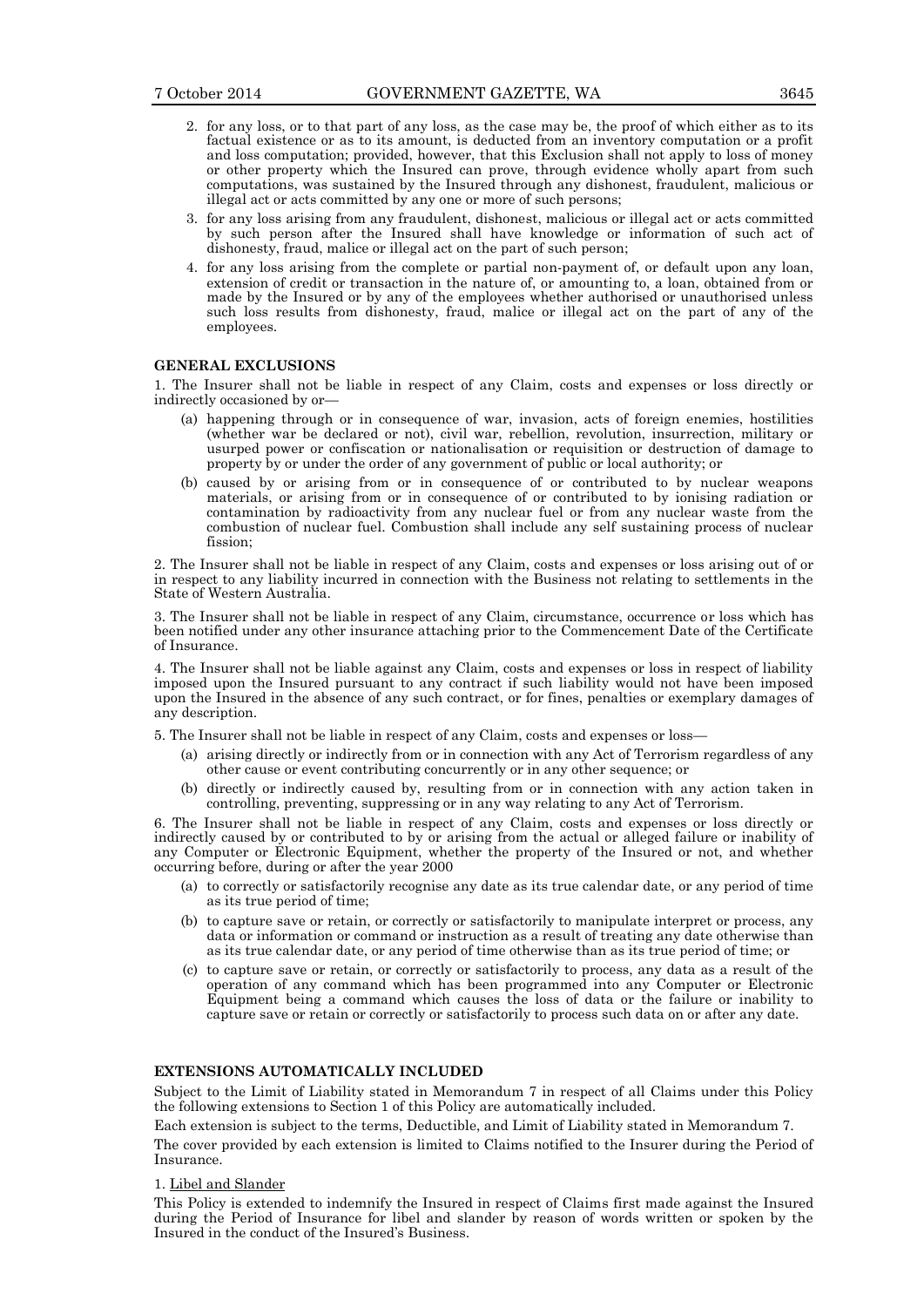## 2. Consumer Protection Legislation

This Policy is extended to indemnify the Insured in respect of Claims for damages or compensation first made against the Insured during the Period of Insurance resulting from breach of a statutory duty under the *Competition and Consumer Act 2010* (Cth), *Corporations Act 2001* (Cth), *National Consumer Credit Protection Act 2009* (Cth) or similar legislation enacted for the protection of consumers, within any Australian jurisdiction including any amendment, consolidation or reenactment of such legislation, to the extent that such Claims are not otherwise excluded under this Policy.

## 3. Loss of Documents

If during the Period of Insurance the Insured shall first discover that any documents as defined by this clause the property of or entrusted to the Insured, which may be now or hereafter be, or be supposed or believed to be, in the custody of the Insured, or in the custody of any other person to or with whom such documents have been entrusted, lodged or deposited by the Insured in the ordinary course of the Business, have while within Australia been destroyed, damaged, lost or mislaid and after diligent search cannot be found, the Insurer shall indemnify the Insured against—

- (a) legal liability which may attach to the Insured on consequence of such documents having been so destroyed, damaged, lost or mislaid, and
- (b) costs and expenses of whatsoever nature incurred by the Insured in replacing or restoring such documents provided that such costs and expenses shall be supported by accounts approved by a competent person nominated by the Insurer.

Provided always that—

- (c) no indemnity shall be afforded in respect of any loss brought about by wear and tear and other gradually operating clauses and
- (d) the expression "documents" shall in this clause mean deeds, wills, agreements, maps, plans, books, letters, forms and documents of any nature whatsoever including computer printouts but shall not mean or extend to any other form of computer records nor computer memory whether programmes or database or otherwise and however recorded nor shall it mean or extend to bearer bonds, coupons, bank notes, currency notes or negotiable instruments.

## 4. Fraud and Dishonesty of Employees

This Policy is extended to indemnify the Insured in respect of the legal liability of the Insured arising from any Claim first made against the Insured during the Period of Insurance by reason of any dishonest, fraudulent, malicious, or illegal act or omission of the Insured's employees or a Locum in the conduct of the Insured's Business.

Provided always that no indemnity shall be afforded to any person committing or condoning such act or omission, and the Insured shall take all reasonable steps requested by the Insurer to recover the loss and shall permit the Insurer, if it so requests, to itself take such recovery action in the name of the Insured and in that event the Insured shall assist and co-operate with the Insurer and shall provide the Insurer with such information (including signed statements) as the Insurer may reasonably require.

## 5. Extended Continuous Cover

Where the Insured—

- a. first became aware of facts or circumstances giving rise or likely to give rise to a Claim prior to the Period of Insurance, and
- b. had not notified the Insurer or any previous insurer of such facts or circumstances prior to the Period of Insurance,

then—

- c. in the absence of fraudulent non-compliance with the Insured's duty of disclosure or fraudulent misrepresentation by the Insured in respect of such facts or circumstances, and
- d. provided the Insured has been continuously insured under a professional indemnity policy issued by the Insurer (or consecutively by the Insurer and the insurer on risk immediately before the Insurer first issued this Policy) between the time when the Insured first became aware of such facts or circumstances and the time during the Period of Insurance when the Insured first notified such facts or circumstances to the Insurer,

the Insurer will accept notification of any Claim arising from such facts or circumstances, during the Period of Insurance.

The indemnity provided will be in the terms of this Policy, save that the applicable Limit of Liability and Deductible will be as they were at the date when the Insured first became aware of the facts or circumstances (except that the applicable Limit of Liability will not exceed that of this Policy at the date when the facts or circumstances were first notified to the Insurer).

# 6. Intellectual Property

This Policy is extended to indemnify the Insured in respect of Claims for an infringement of rights of intellectual property, provided that the act, error or omission by the Insured is unintentional and is committed in the course of carrying on the Business.

# **DEFINITIONS**

In this Policy—

1. "Act" means The *Settlement Agents Act 1981* as from time to time in force.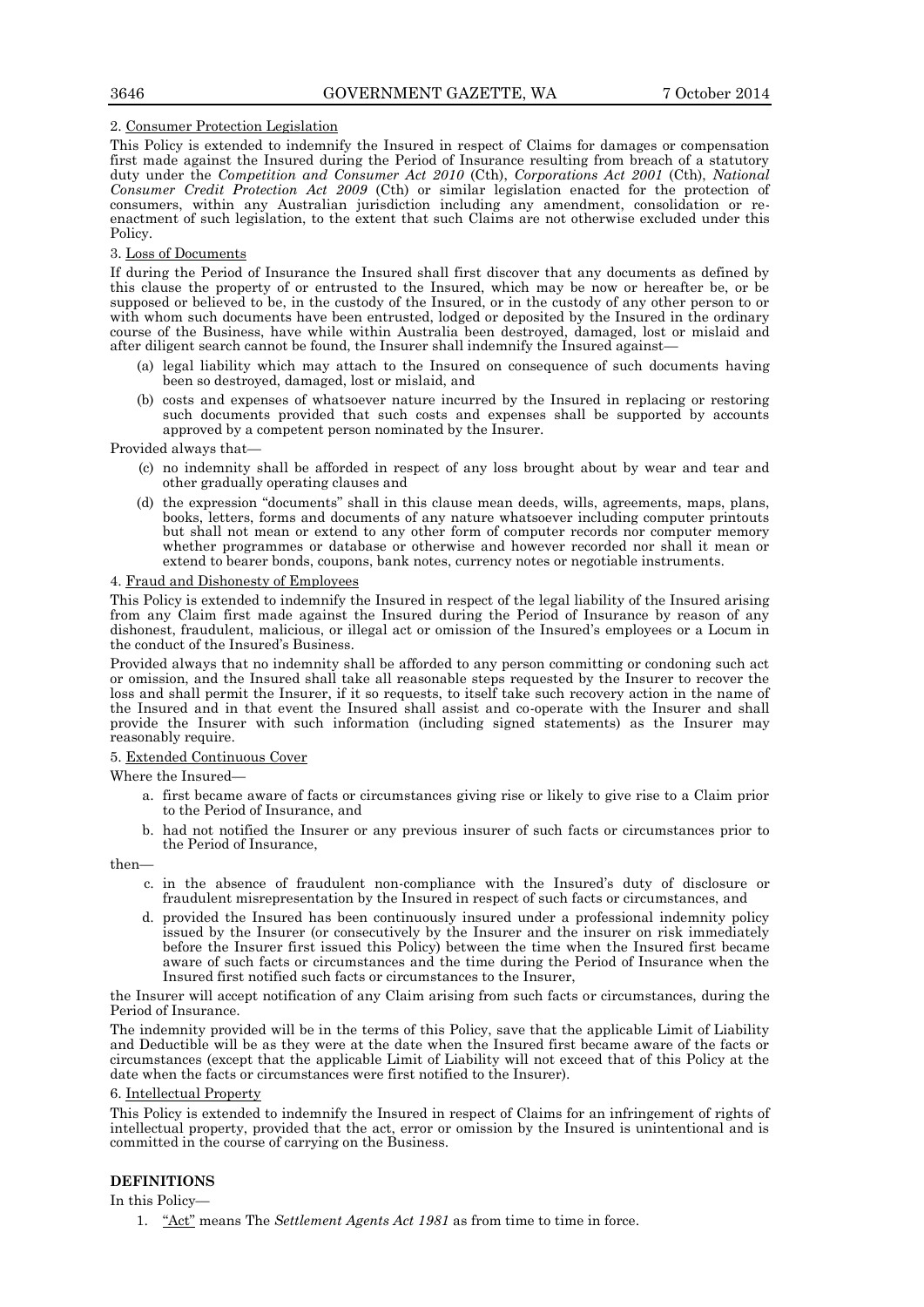- 2. "Act of Terrorism" means an act, including but not limited to the use of force or violence and/or the threat thereof, of any person or group(s) of persons, whether acting alone or on behalf of or in connection with any organisation(s) or government(s), which from its nature or context is done for, or in connection with, political, religious, ideological, ethnic or similar purposes or reasons, including the intention to influence any government and/or to put the public, or any section of the public, in fear.
- 3. "Business" means the professional activities of a Settlement Agent as defined in the Act, under the name stated in the Certificate of Insurance or such other name notified to the Insurer from time to time.
- 4. "Licensee" has the same meaning as in the Act.
- 5. <u>"Claim"</u> shall mean any demand made by a third party upon the Insured for compensation, however conveyed, including a writ, statement of Claim, application or other legal or arbitral process.
- 6. "Insured" means the Licensee, Firm or the Related Business, Directors and any person who is or becomes or who has ever been an employee of the Insured, or a Locum.
- 7. "Commencement Date" means that date as of which the Certificate of Insurance becomes effective.
- 8. "Firm" means the person or persons carrying on the Business from time to time.
- 9. "Former Licensee" means any Licensee who has ceased to carry on business as a principal.
- 10. "Period of Insurance" means the period so specified in the Certificate of Insurance.
- 11. "Related Business" means any service, administrative or nominee company or other person entity or trust associated with or providing services to the Business and specified in the Certificate of Insurance or notified in writing to the Insurer and not being a Firm carrying on a business.
- 12. "Insurer" means the Insurance Company(ies) whose name(s) appear(s) in the Certificate of Insurance.
- 13. "Locum" means a person who, pursuant to the Department and the Commissioner's approval granted under regulation 14 of the Regulations, conducts the Insured's Business during the absence of the person in bona fide control of the Business.
- 14. "Regulations" means the *Settlement Agents Regulations 1982* as from time to time in force.
- 15. "Senior Counsel" means a barrister in active practice who is entitled to use the post-nominals Q.C. or S.C. in any one or more superior court in Australia.
- 16. "each Claim" shall mean all Claims arising the same act, error or omission.

## **INTERPRETATION**

1. The terms "Insured", "Licensee", "Firm" and "Business" shall be read as if they were separately defined in each Insurance effected by the issue of a Certificate of Insurance and were defined by reference to the Firm referred to in the respective Certificate of Insurance.

2. Words importing any gender include every other gender.

3. This Master Policy and every Certificate of Insurance shall be governed by and construed according to the laws of the State of Western Australia.

# **MEMORANDA**

## 1. Currency of Master Policy

This Master Policy commences on the 1st November 2014 and shall continue until midnight 31st October 2015 and may thereafter be renewed for such further periods and with such variations as may be agreed between the Insurer and the Department and the Commissioner.

## 2. Premium

The premium payable for the issue of a Certificate of Insurance to a Licensee for the Limit of Liability shall be as agreed between the Insurer and the Department and the Commissioner, but the Insurer reserves the right to vary the standard premium based upon prior Claims and circumstances as declared on the questionnaire.

## 3. Premium Payable by New Licensee

A Licensee which commences business other than at the commencement of a year of insurance under the Master Policy shall pay, in order to obtain insurance in respect of the business of that Licensee, a premium equal to the premium payable by a Licensee reduced pro rata for every whole month by which the Period of Insurance is less than twelve months, subject to a minimum premium of \$235.10 inclusive.

# 4. Issue of Certificates of Insurance

The Insurer through its intermediary, Jardine Lloyd Thompson Pty Ltd, will issue Certificates of Insurance annually in the form of the Schedule hereto on receipt of the premiums payable in accordance with Memorandum 2 above to Licensees who are required by the Act to be insured.

#### 5. Effect of Certificate

Each Certificate when issued shall have effect as if it were a separate policy of insurance made between the Insurer and the Insured in the terms of the Certificate and of this Policy.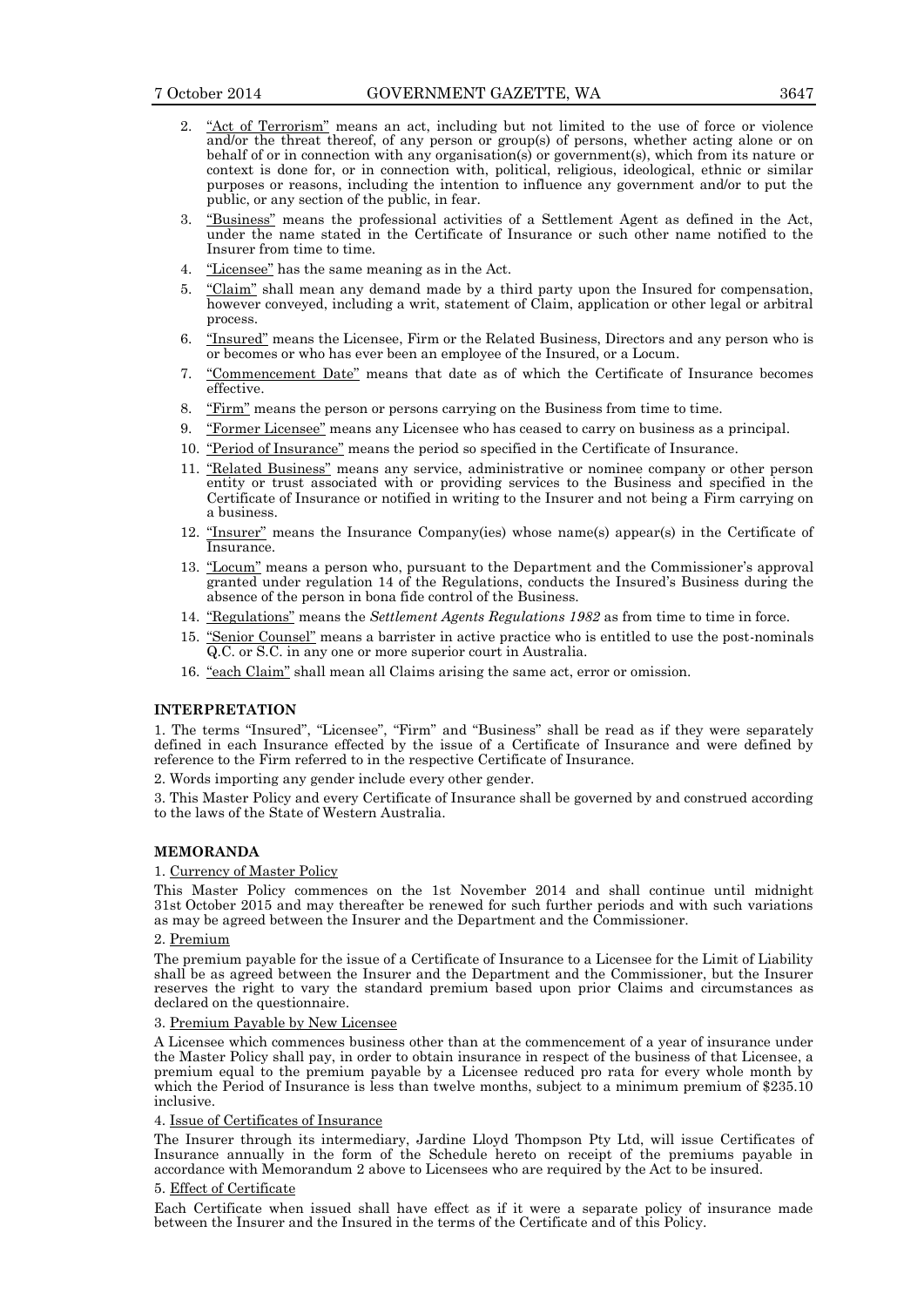## 6. Insurance of Former Licensees

A Former Licensee who has at any time been insured under any Master Policy or whose successors in business have at any time been insured thereunder shall be entitled to be indemnified by the Insurer in respect of any Claim or Claims first made against him and notified to the Insurer during the Period of Insurance , as if a Certificate of Insurance had been issued to him hereunder and as if there were specified in such Certificate—

- (a) As the Period of Insurance, the period during which this Policy shall be in force; and
- (b) As the Limit of Liability, the sum of—

Section 1—The Limit of Liability applicable for each claim is the Limit of Liability that was in place at the time the Former Licensee ceased business

Section 2—\$250,000.

## 7. Limit of Liability

Section 1—The Limit of Liability for each Claim shall be as stated in the Schedule and shall be not less than \$2,000,000.

Section 2—The Limit of Liability for each loss shall be \$500,000.

## 8. Deductible

The Insurer shall not be liable to indemnify the Insured in respect of the first \$5,000 of each Claim or \$10,000 if the Claim derives from a matter where the agent acted for both parties and \$10,000 or \$20,000 with respect to matters arising in regard to Section 2 of this Policy, as detailed on the Certificate of Insurance.

Such Deductible is to be applied exclusive of costs and expenses.

## 9. Variation by Agreement

The Department and the Commissioner and the Insurer may by agreement vary any of the terms of this Policy other than the terms of Memoranda 2, 7 and 8 as above with respect to any Certificate of Insurance which is issued after the effective date of such variation. The effective date of variation shall be the date nominated in the agreement being a date not earlier than the date the agreement is made.

## 10. No Refusal of Cover

The Insurer may not refuse any cover pursuant to this Master Policy to any Licensee.

## 11. Cross Liability (Applicable to Section 2 only)

The word "Insured" shall be deemed to apply to each person comprising the Insured in the same manner as if a separate Policy had been issued to each of them and the act, error or omission of one shall not prejudice the right of any other to indemnity under this Insurance but the total liability of the Insurer in respect of all the individuals and entities comprising the Insured shall not exceed the Limit of Liability as stated in Memorandum 7 above.

## 12. Cancellation Clause

The Department and the Commissioner may cancel this Policy at any time in writing to the Insurer.

13. Upon receipt of such request, the Insurer will retain a short period premium calculated on its short term rates for the time it has been on risk and the Insured will receive a refund of any balance of the premium actually paid.

## 14. Licensee Ceasing to Conduct the Business

A Licensee shall not be entitled to any refund of premium by reason only that the Licensee ceases to conduct the Business during the currency of the Master Policy.

# **GENERAL CONDITIONS**

## 1. No Admission or Settlement

The Insured shall not admit liability for or settle any Claim or incur any costs or expenses in connection therewith without the written consent of the Insurer. The Insurer shall be entitled at its own expense at any time to take over and conduct in the name of the Insured the defence or settlement of any Claim.

## 2. Notice of Claims

The Insured shall give notice to the Insurer in writing as soon as practicable of any Claim or loss under this Policy and the Insured shall—

- a. within fourteen days from the date of such notice (unless the Insurer has in writing agreed to extend such period) deliver to the Insurer a detailed statement in writing of the Claims or loss sustained;
- b. at all reasonable times permit the Insurer to inquire into, investigate and examine the circumstances of the alleged loss by the Insured, and the Claim in respect thereof, and the Insured shall, at his own expense upon being required so to do by the Insurer produce all books, vouchers, correspondence, documents, receipts and all other information in his possession or control relating to the alleged loss, and shall furnish copies of such of them and otherwise give all possible assistance as may be required by the Insurer so far as they relate to such Claim or may in any way enable the Insurer to ascertain the correctness thereof or the liability of the Insurer under this Policy.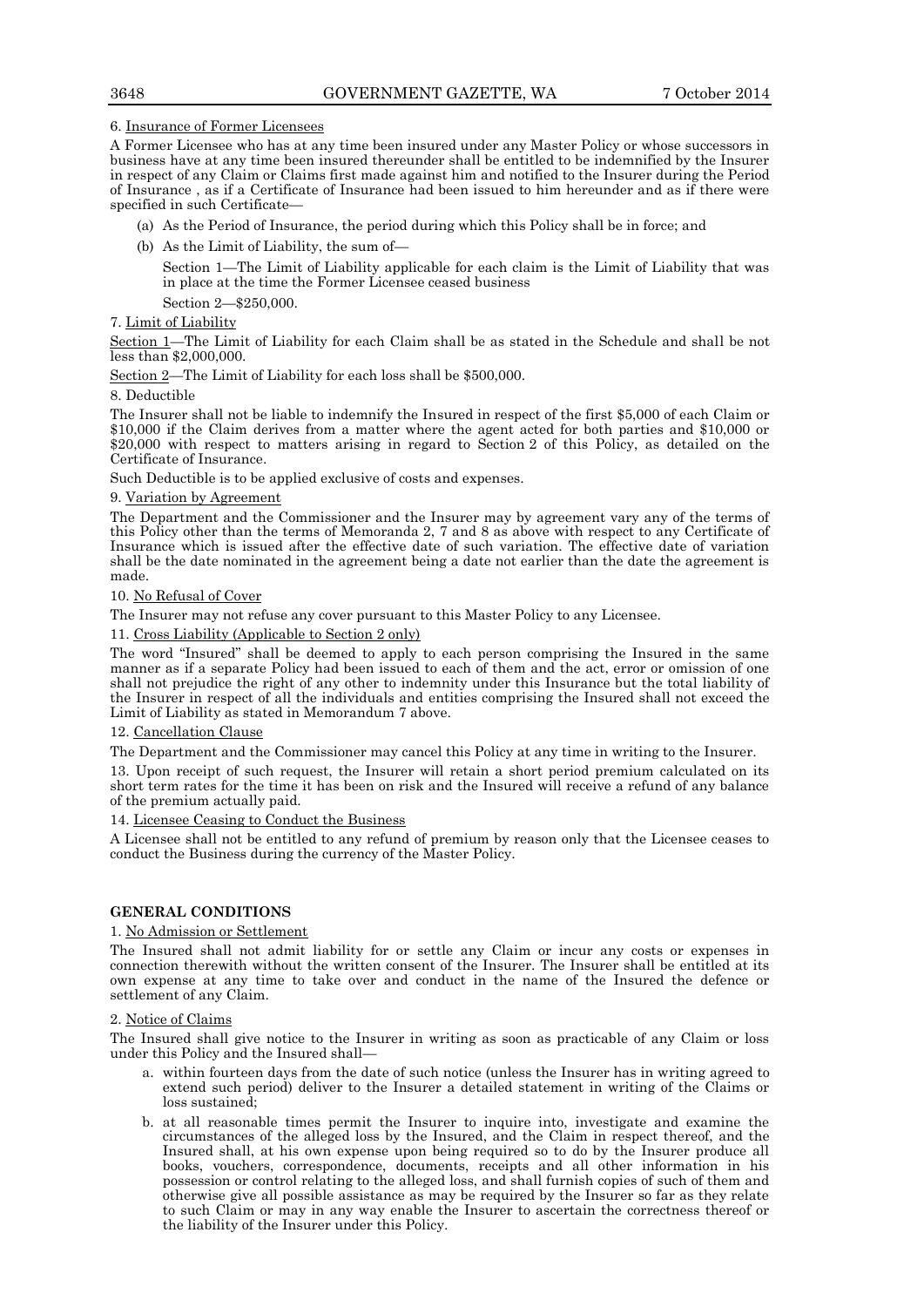#### 3. Other Insurance

Upon giving any notification pursuant to General Condition 2, the Insured shall inform the Insurer as to any other insurance or indemnity pursuant to which the Insured is entitled to any benefit in respect of that Claim.

## 4. Fraud

If any Licensee shall submit any Claim or loss knowing the same to be false or fraudulent, as regards amount or otherwise, the insurance provided to such Licensee shall become void and all Claim thereunder shall be forfeited.

## 5. Recoveries

If the Insured shall sustain any loss covered by this Policy which exceeds the Limit of Liability stated in Memorandum 7, the Insured shall be entitled to all recoveries (except from suretyship, insurance, reinsurance, security or indemnity taken by or for the benefit of the Insurer) by whomsoever made on account of such loss under this Policy until fully reimbursed less the actual cost of effecting the same and any remainder shall be applied to the reimbursement of the Insurer.

#### 6. Subrogation Agreements

This Policy does not cover any liability for or arising directly or indirectly from any Claim for loss or damage in respect of which the Insured has at any time by deed or agreement foregone, excluded or limited a right of recovery.

## 7. Right of Insurer Upon Breach or Non-Compliance

Where the Insured's breach of or non-compliance with any term or condition of this insurance has resulted in substantial prejudice to the handling or settlement of any Claim or loss against the Insured in respect of which insurance is provided hereunder the Insured shall reimburse to the Insurer the difference between the sum payable by the Insurer in respect of that Claim or loss and the sum which would have been payable in the absence of such prejudice provided always that it shall be a condition precedent to the right of the Insurer to seek such reimbursement that it shall have fully indemnified the Insured in accordance with the terms hereof.

#### 8. Senior Counsel Clause

The Insurer agrees to pay Claims which may arise under this insurance without requiring the Insured to dispute any Claim unless a Senior Counsel (to be mutually agreed upon by the Insured, the Firm and the Insurer) advises that the Claim could be contested with a reasonable prospect of success by the Insured and the Insured or the Firm consents to such Claim being contested, but such consent is not to be unreasonably withheld. In the event of any dispute arising between the Insured, the Firm and the Insurer as to what constitutes an unreasonable refusal to contest a Claim the Chairman for the time being of the Department and the Commissioner shall nominate a Referee to decide this point only and the decision of such a Referee shall be binding on all parties.

#### 9. Insured's Right to Contest

In the event the Insurer recommends settlement in respect of any Claim and the Insured does not agree that such Claim should be settled, then the Insured may elect to contest such Claim. Provided always that the Insurer's liability in connection with such Claim shall not exceed the amount for which the Claim could have been so settled plus the costs and expenses incurred with the Insurer's written consent up to the date of such election.

#### 10. GST

The premium charged for this Policy will include an amount on account of GST. The Insured must inform the Insurer of the extent to which it is entitled to an input tax credit for the premium each time that a Claim is made under this Policy. No payment will be made to the Insured for any GST liability that they may acquire on the settlement of a Claim if the Insured has not informed the Insurer of its entitlement or correct entitlement to an input tax credit.

Despite the other provisions of this Policy (including provisions in the Schedule and any endorsements), the Insurer's liability will be calculated taking into account—

- (a) any input tax credit to which the Insured is entitled for any acquisition relevant to a Claim, or to which the Insured would have been entitled were the Insured to have made a relevant acquisition; and
- (b) (also for Claims for business interruption only) the GST exclusive amount of any supply made by the Insured's business which is relevant to the Insured's Claim.

If the Limit of Indemnity is not sufficient to cover the Insured's loss, the Insurer will only pay GST (less any relevant input tax credit) that relates to the Insurer's proportion of the Insured's loss. The Insurer will pay that GST amount in addition to the Limit of Liability.

'GST', 'input tax credit', 'acquisition' and 'supply' have the meaning given in the *A New Tax System (Goods and Services Tax) Act 1999*.